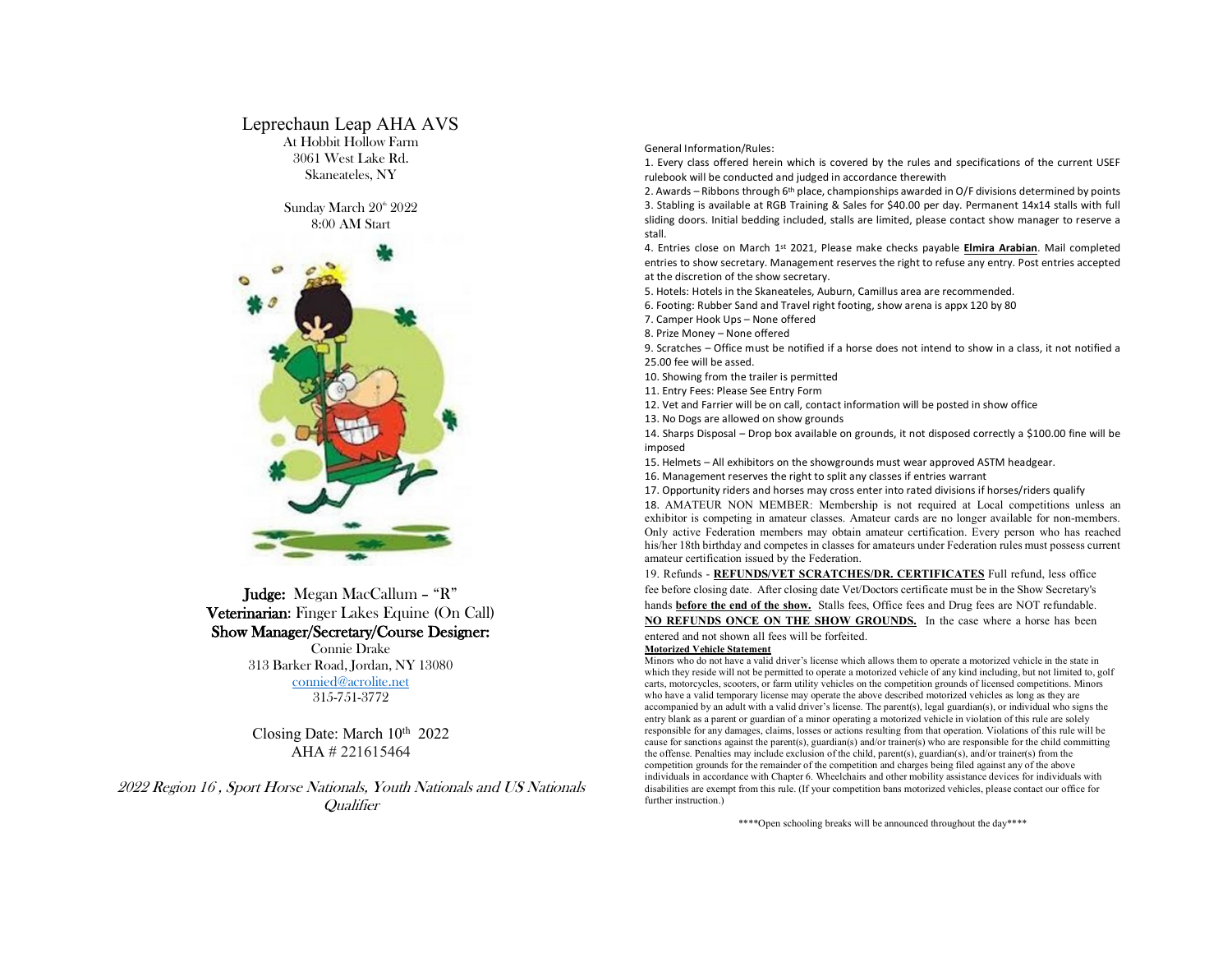#### 1. Warm Up – Blue/Red

- 2. A/HA/AA Working Hunter X -Rails (2032)
- 3. A/HA/AA Working Hunter X -Rails (2032)
- 4. A/HA/AA Working Hunter X -Rails U/S (2039)
- **5. A/HA/AA Working Hunter X -Rails Champ (2033)**
- 6. A/HA/AA Working Hunter X -Rails ATR (2036)
- 7. A/HA/AA Working Hunter X -Rails ATR (2036)
- 8. A/HA/AA Working Hunter X -Rails ATR U/S (2039)
- **9. A/HA/AA Working Hunter X -Rails ATR Champ (2037)**
- 10. A/HA/AA Working Hunter X -Rails W/T 10 & Under (1597)
- 11. A/HA/AA Working Hunter X -Rails W/T 10 & Under (1597)
- 12. A/HA/AA Working Hunter X -Rails W/T 10 & Under U/S (1598)
- **13. A/HA/AA Working Hunter X -Rails W/T 10 & Under Champ (1599)**
- 14. A/HA/AA Working Hunter 2ft (1213)
- 15. A/HA/AA Working Hunter 2ft (1213)
- 16. A/HA/AA Working Hunter 2ft U/S (1214)
- **17. A/HA/AA Working Hunter 2ft Champ (1215)**
- 18. A/HA/AA Working Hunter 2ft ATR (1213)
- 19. A/HA/AA Working Hunter 2ft ATR (1213)
- 20. A/HA/AA Working Hunter 2ft ATR U/S (1214)
- **21. A/HA/AA Working Hunter 2ft ATR Champ (1215)**
- 22. A/HA/AA Working Hunter X -Rails AATR (2036)
- 23. A/HA/AA Working Hunter X -Rails AATR (2036)
- 24. A/HA/AA Working Hunter X -Rails AATR U/S (2039)
- **25. A/HA/AA Working Hunter X -Rails AATR Champ (2033)**
- 26. AHA Hunter Seat Modified Medal O/F (945)
- 27. AHA Hunter Seat Medal O/F (945)<br>28. A/HA/AA Hunter Hack Open (1309
- 28. A/HA/AA Hunter Hack Open (1309)<br>29. A/HA/AA Hunter Hack ATR (1316)
- 29. A/HA/AA Hunter Hack ATR (1316)<br>30. A/HA/AA Hunter Hack JTR (1318)
- 30. A/HA/AA Hunter Hack JTR (1318)

#### **Short Break**

- 31. A/HA/AA Hunter Seat Equitation Flat 13 & Under (939)
- 32. A/HA/AA Hunter Seat Equitation Flat 14 -18 (939)
- 33. A/HA/AA Hunter Seat Equitation Flat 19 & Over (1378)
- 34. A/HA/AA Hunter Seat Equitation 10 & Under (907)
- 35. A/HA/AA Sport Horse Under Saddle 10 & Under (1548)
- 
- 36. A/HA/AA Hunter Seat Equitation 10 & Under Champ (915) 37. A/HA/AA Sport Horse Under Saddle 10 & Under Champ (1549)
- 38. Arabian Sport Horse Under Saddle Open (335)
- 
- 39. Arabian Sport Horse Under Saddle Open Champ (336) Arabian Sport Horse Under Saddle ATR (339)
- 41. Arabian Sport Horse Under Saddle ATR Champ (340)
- 
- 42. HA/AA Sport Horse Under Saddle Open (773) 43. HA/AA Sport Horse Under Saddle Open Champ (774)
- 
- 44. HA/AA Sport Horse Under Saddle ATR (777)
- 45. HA/AA Sport Horse Under Saddle ATR Champ (778) Arabian Sport Horse Under Saddle JTR (1066)
- 
- 47. Arabian Sport Horse Under Saddle JTR Champ (370)<br>48. AHA Hunter Seat Medal NTJ 13 & Under (938) 48. AHA Hunter Seat Medal NTJ 13 & Under (938)
- 49. AHA Hunter Seat Medal NTJ 14 -18 (938)
- 50. HA/AA Sport Horse Under Saddle JTR (1095)
- 51. HA/AA Sport Horse Under Saddle JTR Champ (788)
- 52. HA/AA Sport Horse Show Hack Open (1050)
- 53. HA/AA Sport Horse Show Hack Open Champ (1051)
- 54. Arabian Sport Horse Under Saddle 10 & Under (1548)
- 55. Arabian Sport Horse Under Saddle 10 & Under (154 9 )
- 56. Arabian Sport Horse Mares In Hand Open (39) 57. Arabian Sport Horse Mares In Hand JTH (385) 58. Arabian Sport Horse Mares In Hand ATH (43) 59. Arabian Sport Horse In Hand Mares AATH (142) 60. Arabian Sport Horse In Hand Mares AOTH (41) 61. Arabian Sport Horse Geldings In Hand Open (53) 62. Arabian Sport Horse Geldings In Hand JTH (387) 63. Arabian Sport Horse Geldings In Hand ATH (57) 64. Arabian Sport Horse Geldings In Hand AATH (148) 65. Arabian Sport Horse Geldings In Hand AOTH (55) 66. HA/AA Sport Horse Mares In Hand Open (475) 67. HA/AA Sport Horse Mares In Hand JTH (490) 68. HA/AA Sport Horse Mares In Hand ATH (479) 69. HA/AA Sport Horse Mares In Hand A ATH (162) 70. HA/AA Sport Horse Mares In Hand A OTH (477) 71. HA/AA Sport Horse Geldings In Hand Open (494) 72. HA/AA Sport Horse Geldings In Hand JTH (492) 73. HA/AA Sport Horse Geldings In Hand ATH (498) 74. HA/AA Sport Horse Geldings In Hand A ATH (188) 75. HA/AA Sport Horse Geldings In Hand A OTH (496) **76. Arabian Sport Horse Mares In Hand Open Champ (40) 77. Arabian Sport Horse Mares In Hand JTH Champ (386) 78. Arabian Sport Horse Mares In Hand ATH Champ (44) 79. Arabian Sport Horse Mares In Hand AATH (143) 80. Arabian Sport Horse Mares In Hand AOTH (42) 81. Arabian Sport Horse Geldings In Hand Open Champ (54) 82. Arabian Sport Horse Geldings In Hand JTH (388) 83. Arabian Sport Horse Geldings In Hand ATH Champ (58) 84. Arabian Sport Horse Geldings In Hand AATH (149) 85. Arabian Sport Horse Geldings In Hand AOTH (56) 86. HA/AA Sport Horse Mares In Hand Open Champ (476) 87. HA/AA Sport Horse Mares In Hand JTH Champ (491) 88. HA/AA Sport Horse Mares In Hand ATH Champ (480) 89. HA/AA Sport Horse Mares In Hand AATH Champ (163) 90. HA/AA Sport Horse Mares In Hand AOTH Champ (478) 91. HA/AA Sport Horse Geldings In Hand Open Champ (495) 92. HA/AA Sport Horse Geldings In Hand JTH Champ (373) 93. HA/AA Sport Horse Geldings In Hand ATH Champ (49 9 )**
- **94. HA/AA Sport Horse Geldings In Hand AATH Champ (189)**
- **95. HA/AA Sport Horse Geldings In Hand AOTH (497)**
- 96. A/HA/AA Green Working Hunter (1210)<br>97. A/HA/AA Green Working Hunter (1210)
- 97. A/HA/AA Green Working Hunter (1210)<br>98. A/HA/AA Green Working Hunter U/S (12
- A/HA/AA Green Working Hunter U/S (1211)
- **99. A/HA/AA Green Working Hunter Champ (1212)**
- 
- 100. HA/AA Sport Horse Under Saddle 10 & Under (1548) 101. HA/AA Sport Horse Under Saddle 10 & Under Champ (154 9 )
- 102. TBA Classes 10 2 150

#### **\*\*\* Small Break \*\*\***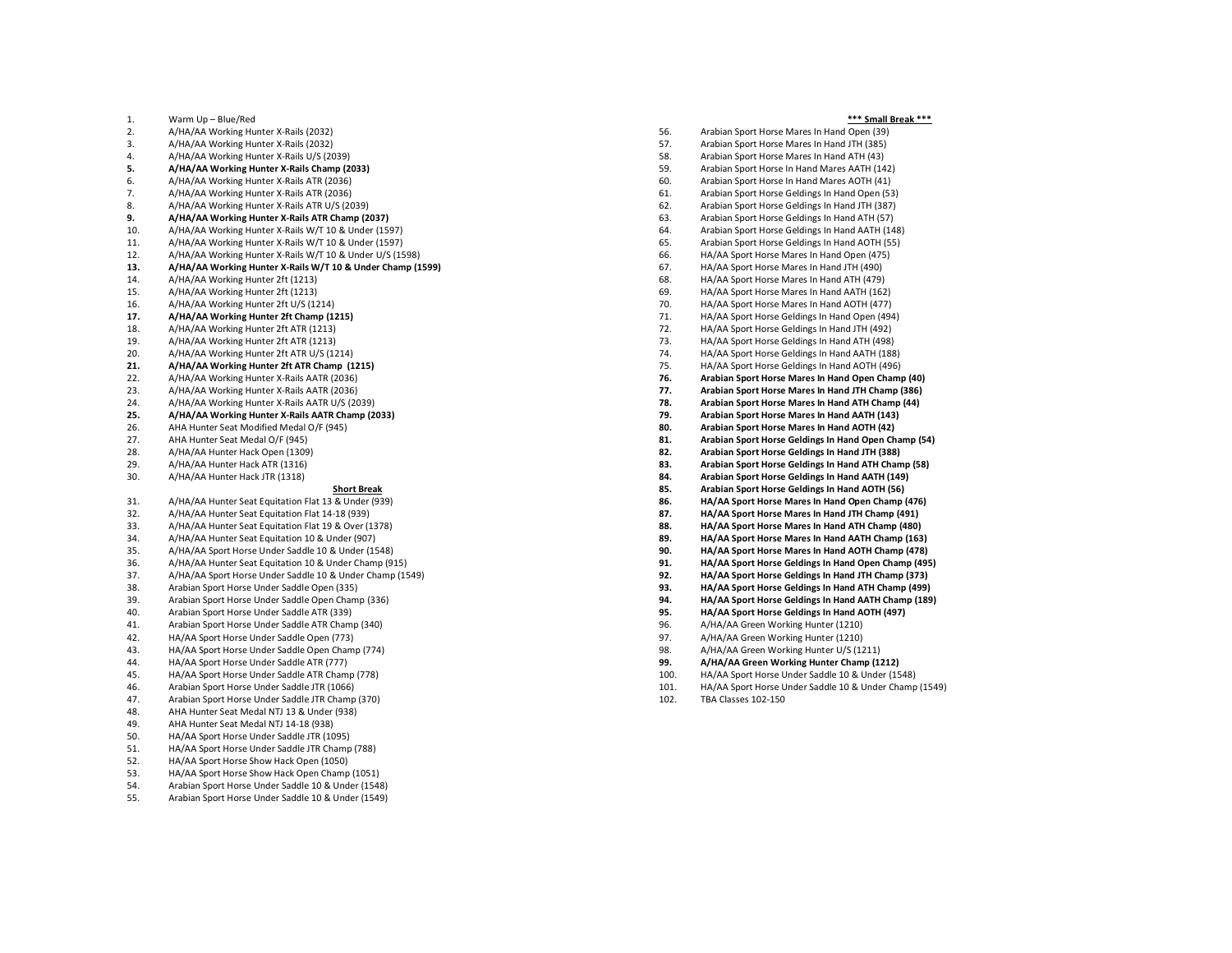# **Working Hunter Division**

Prize, Ribbons 1st-6th Place A/HA/AA Working Hunter X-Rails 2,3 A/HA/AA Working Hunter X -Rails (2032) 4 A/HA/AA Working Hunter U/S (2039) 5 A/HA/AA Working Hunter X -Rails Champ (2033)

#### A/HA/AA Working Hunter X -Rails ATR

6,7 A/HA/AA Working Hunter ATR X -Rails (2036) 8 A/HA/AA Working Hunter U/S ATR (2039) 9 A/HA/AA Working Hunter X -Rails ATR Champ (2033)

#### A/HA/AA Working Hunter X-Rails 10 & Under 10,11 A/HA/AA Working Hunter X -Rails 10 & Under (1597) 12 A/HA/AA Working Hunter U/S 10 & Under (1698 ) 13 A/HA/AA Working Hunter X-Rails Champ 10 & Under (1599)

A/HA/AA Working Hunter 2ft 14,15 A/HA/AA Working Hunter 2ft (1213) 16 A/HA/AA Working Hunter 2ft U/S (1214) 17 A/HA/AA Working Hunter 2ft Champ (1215)

## A/HA/AA Modified Working Hunter ATR 18, 19 A/HA/AA Working Hunter 2ft ATR 2" (1213) 20 A/HA/AA Working Hunter 2ft U/S ATR 2' (1214) 21 A/HA/AA Modified Working Hunter ATR 2' Champ (1215)

A/HA/AA Working Hunter X-Rails AATR

22,23 A/HA/AA Working Hunter A ATR X -Rails (2036) 24 A/HA/AA Working Hunter U/S A ATR (2039) 25 A/HA/AA Working Hunter X -Rails A ATR Champ (2033)

## A/HA/AA Green Working Hunter

26,27 A/HA/AA Green Working Hunter (1210 ) 28 A/HA/AA Green Working Hunter U/S (1211) 29 A/HA/AA Green Working Hunter Champ (1212)

# **Hunter Hack Division**

Prize, Ribbons 1st-6th Place 22 Arabian Hunter Hack Open (360) 23 Arabian Hunter Hack ATR (364) 24 Arabian Hunter Hack JTR (2141) 25 HA/AA Hunter Hack Open (766) 26 HA/AA Hunter Hack ATR (770) 27 HA/AA Hunter Hack JTR (2179) 28 A/HA/AA Hunter Hack Open (1309) 29 A/HA/AA Hunter Hack ATR (1316) 30 A/HA/AA Hunter Hack JTR (1318

# **Arabian Sport Horse Division**

Prize, Ribbons 1st-6th Place 8 Arabian Sport Horse Under Saddle Open (335) 9 Arabian Sport Horse Under Saddle Open Champ (336) 0 Arabian Sport Horse Under Saddle ATR (339) 1 Arabian Sport Horse Under Saddle ATR Champ (340) Arabian Sport Horse Under Saddle JTR (1066) Arabian Sport Horse Under Saddle JTR Champ (360) Arabian Sport Horse Mares In Hand Open (39) Arabian Sport Horse Mares In Hand JTH (385) Arabian Sport Horse Mares In Hand ATH (43) 59 Arabian Sport Horse Mares In Hand A ATH (142) 60 Arabian Sport Horse Mares In Hand A OTH (141) 0 Arabian Sport Horse Geldings In Hand Open (53) 1 Arabian Sport Horse Geldings In Hand JTH (387) 2 Arabian Sport Horse Geldings In Hand ATH (57) 73 Arabian Sport Horse Geldings In Hand AATH (148) 74 Arabian Sport Horse Geldings In Hand AOTH (55)

# **Half Arabian Sport Horse Division**

Prize, Ribbons 1st-6th Place

 2 HA/AA Sport Horse Under Saddle Open (773) 3 HA/AA Sport Horse Under Saddle Open Champ (774) 4 HA/AA Sport Horse Under Saddle ATR (777) 5 HA/AA Sport Horse Under Saddle ATR Champ (778) HA/AA Sport Horse Under Saddle JTR (1097) HA/AA Sport Horse Under Saddle JTR Champ (788) HA/AA Sport Horse Show Hack Open (1050) HA/AA Sport Horse Show Hack Open Champ (1051)

 HA/AA Sport Horse Mares In Hand Open (475) HA/AA Sport Horse Mares In Hand JTH (490) HA/AA Sport Horse Mares In Hand ATH (479) 69 HA/AA Sport Horse Mares In Hand A ATH (162) 70 HA/AA Sport Horse Mares In Hand A OTH (477) 1 HA/AA Sport Horse Geldings In Hand Open (494) HA/AA Sport Horse Geldings In Hand Open JTH (492) HA/AA Sport Horse Geldings In Hand Open ATH (498) HA/AA Sport Horse Geldings In Hand Open AATH (188) HA/AA Sport Horse Geldings In Hand Open AOTH (496)

40 A/HA/AA Sport Horse U/S 10 & Under (1548) 47 A/HA/AA Sport Horse U/S 10 & Under Champ (1549) 54 Arabian Sport Horse U/S 10 & Under (1548) 55 Arabian Sport Horse U/S 10 & Under Champ (1549) 100 HA/AA Sport Horse U/S 10 & Under (1548) 101 HA/AA Sport Horse U/S 10 & Under CHamp (154 9 )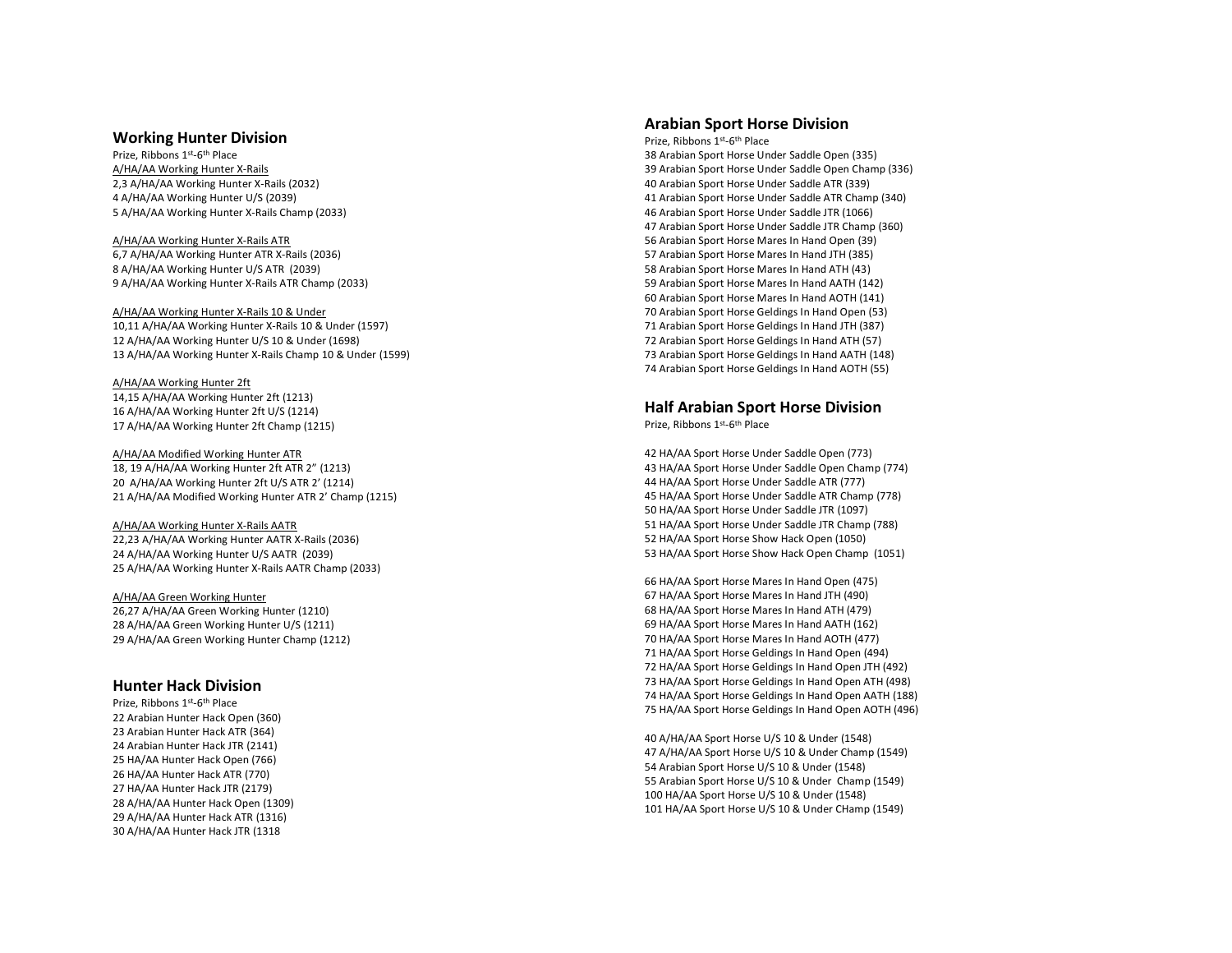## **Equitation Division**

Prize, Ribbons 1st-8th Place 31 A/HA/AA Hunter Seat EQ Flat 13 & Under (939) 32 A/HA/AA Hunter Seat EQ Flat 14-18 (939) 33 A/HA/AA Hunter Seat EQ Flat 19 & Over (1378) 40 A/HA/AA Sport Horse U/S 10 & Under (1548) 47 A/HA/AA Sport Horse U/S 10 & Under Champ (1549) 48. AHA Hunter Seat Medal NTJ 13 & Under (938) 49. AHA Hunter Seat Medal NTJ 14-18 (938) 26. AHA Hunter Seat Modified Medal O/F (945) 27. AHA Hunter Seat Medal O/F (945)

### AHA ONE DAY OR VALUE SHOW ENTRY AGREEMENT

This document waives very important legal rights. Read it carefully before signing. ASSUMPTION OF RISK, RELEASE AND HOLD HARMLESS AGREEMENT I agree as follows by signing this entry: I choose for myself (or as parent or guardian to permit a junior exhibitor) to participate voluntarily in this competition. I AM FULLY AWARE AND ACKNOWLEDGE THAT PARTICIPATION IN THIS COMPETITION INVOLVES SERIOUS RISKS OF HARM, INCLUDING PERSONAL INJURIES, DEATH AND DAMAGES TO PROPERTY. ASSUME ALL RISKS OF HARM AND DAMAGES TO ME, MY HORSE AND PROPERTY. I hereby RELEASE, INDEMNIFY AND HOLD HARMLESS (including from damages, costs and attorney fees) Arabian Horse Association, the Competition, the facilities, and all of their respective Agents, Servants, Employees and Volunteers (Collectively the "Released Parties") from any claims, relating to the competition and my participation in the competition, belonging to me, or legally caused by me or my Horse, for any kind of damages, losses, or injuries to myself, other persons, horses or property to the fullest extent permitted by law. I further agree to adhere to the rules set forth in the Arabian Horse Association One Day/Value Show Rules & Guidelines and understand all decisions made by the judge are deemed final and cannot be protested.

# **Map to:3061 West Lake Road, Skaneateles, NY 13152**



## **AHA MEMBERSHIP STATEMENT**

EACH COMPETITOR (THIS INCLUDES AT LEAST ONE RECORDED OWNER AND ALL TRAINERS, DRIVERS, RIDERS, HALTER HANDLERS, COACHES AND THE PERSON(S) SIGNING THE ENTRY BLANK) IN AN ARABIAN HORSE ASSOCIATION RECOGNIZED ARABIAN DIVISION, AT THE TIME OF ENTRY INTO A COMPETITION, MUST SUBMIT A COPY OF A VALID AHA MEMBERSHIP/COMPETITION CARD, JOIN AHA OR PAY AN AHA SINGLE EVENT MEMBERSHIP FEE PER COMPETITOR. WHEN AN AGENT SIGNS FOR THE OWNER AT AN AHA RECOGNIZED COMPETITION, BOTH THE OWNER AND AGENT MUST BE MEMBERS OF AHA OR PAY THE AHA SINGLE EVENT MEMBERSHIP. SINGLE EVENT MEMBERSHIP IS NOT ACCEPTABLE AT AHA REGIONAL OR NATIONAL COMPETITIONS. EXHIBITORS IN WALK-TROT 10 & UNDER CLASSES ARE EXEMPT FROM AHA MEMBERSHIP REQUIREMENTS AT QUALIFYING COMPETITIONS, BUT MUST HAVE AN AHA MEMBERSHIP WITH COMPETITION CARD AT AHA REGIONAL AND NATIONAL COMPETITIONS. EXHIBITORS IN LEAD LINE CLASSES OR PARENTS/GUARDIANS SIGNING FOR MINORS ARE EXEMPT FROM AHA MEMBERSHIP REQUIREMENTS. (BOD 5/12)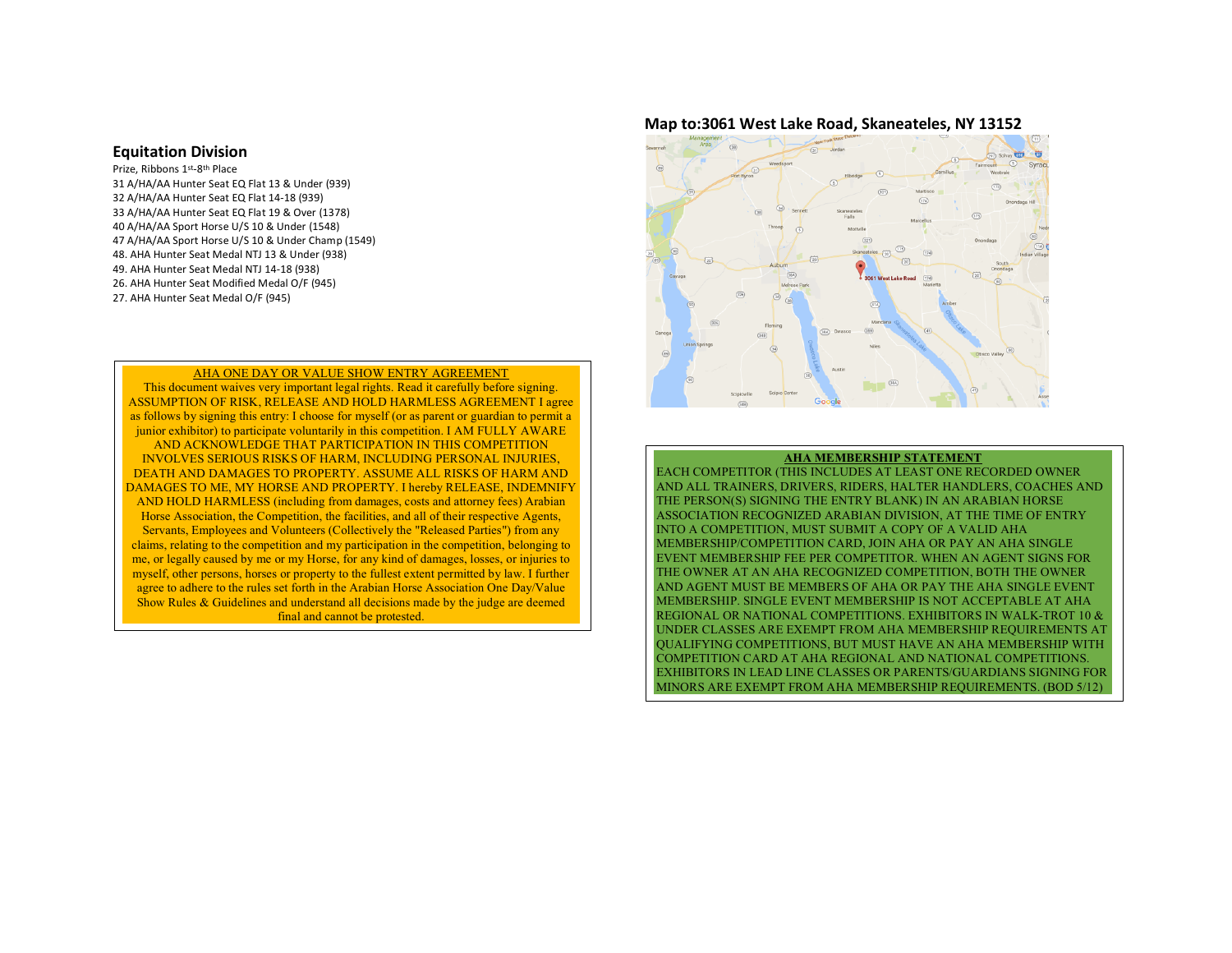

Sponsored By Arabian Enthusiasts of New York

AHA is the promotional and coordinating organization for Arabian, Half-Arabian and Anglo-Arabian horse activities in the United States and Canada. AHA consists of nearly 40,000 individual members in almost 265 affiliated clubs. Members can transact business with AHA online at www.ArabianHorses.org. Several member benefits include the following: reduced fees for registering Arabian, Half-Arabian and Anglo-Arabian foals; membership decal; a subscription to the *Modern Arabian Horse* magazine, showing privileges for all AHA recognized shows; ability to become involved in AHA programs, such as the Arabian Breeders Sweepstakes, futurities and AHA awards programs; as well as all AHA national championship horse shows.

All exhibitors entered in this event must be a current AHA member with a Competition Card or pay a Single Event Membership fee of \$10.00 per person. This includes any owner, trainer, driver, rider, or halter handler who exhibits horses in the show ring or signs the entry form as the responsible person for any individual's horse.

To join the Arabian Enthusiast of New York

please contact: **Ronald Bartholomew – 315 – 209 – 9187 – ronniegbinc@gmail.com**

Contributions or gifts to AHA are not tax deductible as charitable contributions. However, they may be deductible as ordinary and necessary business expenses if so advised by appropriate tax counsel.

If you wish to join the Arabian Horse Association, please send \$75.00 for an Adult membership with a Competition Card; \$55.00 for a Business membership; or \$30.00 for a Youth membership with a Competition Card (if under the age of eighteen as of December 1st of the previous calendar year). You can also join AHA online at www.ArabianHorses.org. Membership renewals postmarked to the AHA office after the last day of the month in which the previous membership expired will be assessed a \$10.00 late fee. These fees should be sent to AHA, 10805 E. Bethany Dr., Aurora, CO 80014- 2605. (Add 7% GST for Canadian Residents to all membership fees listed above)

**The Judges & Stewards Commissioner is responsible for handling written and signed complaints relating to judges' and stewards' conduct when filed by exhibitors, show officials, AHA members or others, and when accompanied by a ten-dollar (\$10.00) filing fee [Resolution 5-90]. Other comments, compliments, questions, inquiries are encouraged when appropriate (no filing fee required). Write: Judges & Stewards Commissioner, PO Box 440949, Aurora, CO 80044-0949; (303) 696-4537.**

AHA 090031 (Rev. 03/07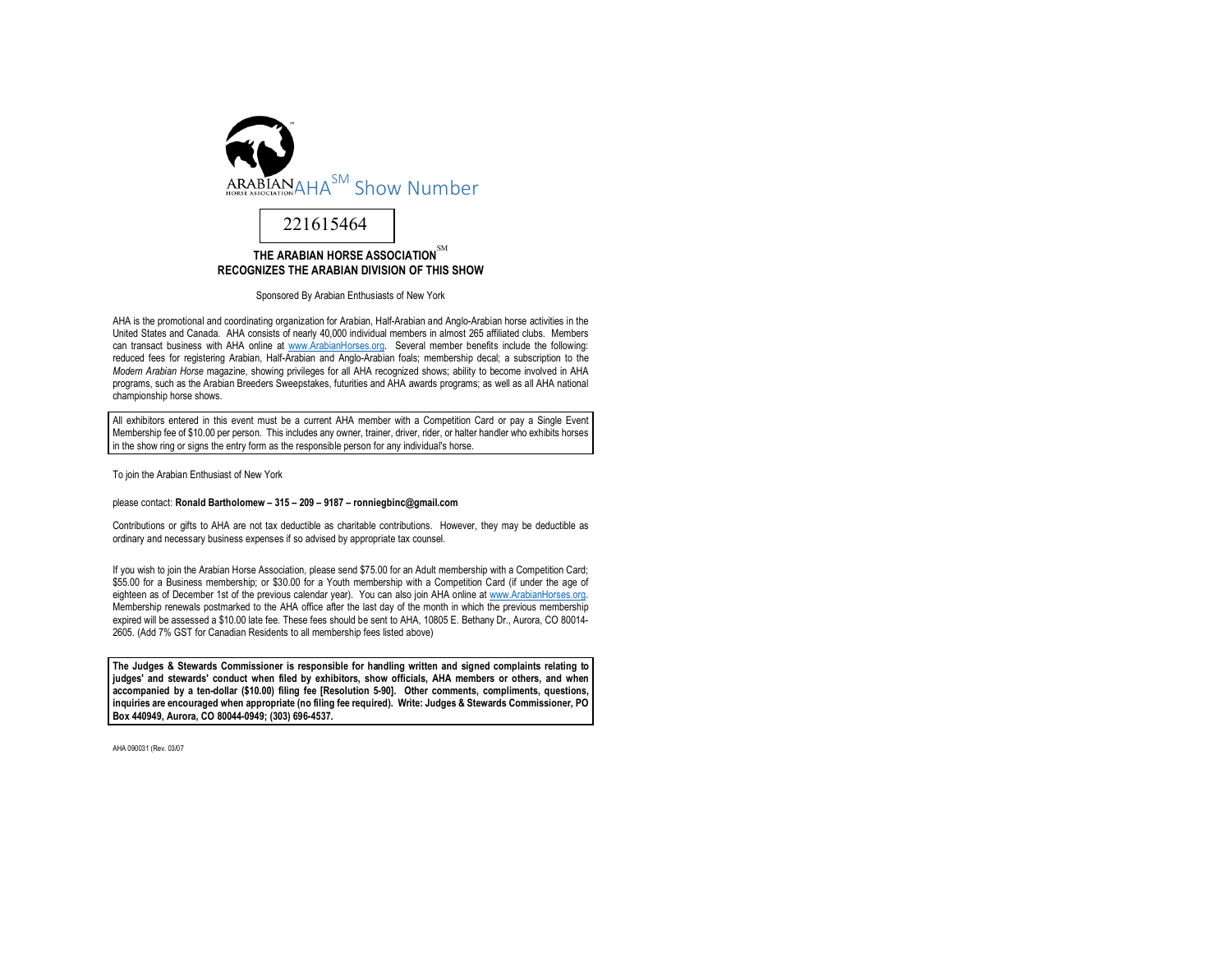

March 20<sup>th</sup> 2022 Entries Close March 10<sup>th</sup> 2022

**PLEASE TYPE OR PRINT ONLY ONE HORSE PER ENTRY FORM.**<br>PLEASE TYPE OR PRINT ONLY ONE HORSE PER ENTRY FORM.

|         | Horse's Name       |  |                                                  |      | Reg. No.     |                                           |                                                                               |             | DOB MM/DD/YY Sex |     | Color       | Sweepstakes<br>Yes No |                   |
|---------|--------------------|--|--------------------------------------------------|------|--------------|-------------------------------------------|-------------------------------------------------------------------------------|-------------|------------------|-----|-------------|-----------------------|-------------------|
| C<br>R  | Sire<br>Dam        |  |                                                  |      |              |                                           |                                                                               |             |                  |     | Horse USDF# |                       |                   |
| Rider 1 | Classes / Sections |  |                                                  |      |              |                                           |                                                                               |             |                  |     |             |                       | <b>TOTAL FEES</b> |
|         | <b>Entry Fees</b>  |  |                                                  |      |              |                                           |                                                                               |             |                  |     |             |                       | \$                |
| Name    |                    |  | DOB MM/DD/YY<br>Amateur Certificate<br>No<br>Yes |      |              | Junior/AmateurRelationship to horse owner |                                                                               |             |                  |     |             |                       |                   |
| AHA#    |                    |  |                                                  |      |              |                                           | Yes No<br>US Citizen:                                                         |             |                  |     |             |                       |                   |
| Address |                    |  | City                                             |      |              | State                                     |                                                                               |             |                  | Zip |             |                       |                   |
| Rider 2 | Classes / Sections |  |                                                  |      |              |                                           |                                                                               |             |                  |     |             |                       | <b>TOTAL FEES</b> |
|         | Entry Fees         |  |                                                  |      |              |                                           |                                                                               |             |                  |     |             |                       | \$                |
| Name    |                    |  |                                                  |      | DOB MM/DD/YY |                                           | Amateur Certificate<br>Junior/AmateurRelationship to horse owner<br>No<br>Yes |             |                  |     |             |                       |                   |
| AHA#    |                    |  |                                                  |      |              |                                           |                                                                               | US Citizen: |                  |     | Yes No      |                       |                   |
| Address |                    |  |                                                  | City |              |                                           |                                                                               |             | State            |     | Zip         |                       |                   |
| Rider 3 | Classes / Sections |  |                                                  |      |              |                                           |                                                                               |             |                  |     |             |                       | <b>TOTAL FEES</b> |
|         | Entry Fees         |  |                                                  |      |              |                                           |                                                                               |             |                  |     |             |                       | \$                |
| Name    |                    |  | DOB MM/DD/YY<br>Amateur Certificate<br>Yes<br>No |      |              | Junior/AmateurRelationship to horse owner |                                                                               |             |                  |     |             |                       |                   |
| AHA#    |                    |  |                                                  |      |              |                                           |                                                                               |             |                  |     |             | US Citizen:           | Yes No            |
| Address |                    |  |                                                  | City |              |                                           |                                                                               | State       |                  | Zip |             |                       |                   |

Each person signing this entry form acknowledges that he/she has read the front and reverse of this Entry Form and agrees to the applicable terms, conditions, waivers<br>ALL OWNERS, TRAINERS, RIDERS, DRIVERS & HANDLERS MUST F

| THE FOLLOWING MUST BE SENT WITH YOUR ENTRIES<br>Photo copies of AHA, USEF/EC. Membership cards for each Rider/Driver/Handler/ Trainer/Owner.                                                                                       | Total Entry Fees <b>with State State</b> State State State State State State State State State State State State State State State State State State State State State State State State State State State State State State State |         |
|------------------------------------------------------------------------------------------------------------------------------------------------------------------------------------------------------------------------------------|------------------------------------------------------------------------------------------------------------------------------------------------------------------------------------------------------------------------------------|---------|
| Horses Registation papers & Purchase contract if applicable and Stall Reservation Forms                                                                                                                                            |                                                                                                                                                                                                                                    | \$25.00 |
| OWNER INFORMATION Owner name as it appears on registration papers/purchase contract                                                                                                                                                |                                                                                                                                                                                                                                    |         |
| Name $AHA#$                                                                                                                                                                                                                        | Stalls @ \$50.00                                                                                                                                                                                                                   |         |
|                                                                                                                                                                                                                                    | Performance/In Hand Classes 320.00                                                                                                                                                                                                 |         |
|                                                                                                                                                                                                                                    | Performance Championship Classes \$25.00                                                                                                                                                                                           |         |
|                                                                                                                                                                                                                                    | O/F Divisions \$75.00                                                                                                                                                                                                              |         |
| Email <b>Example 2008 Contract Contract Contract Contract Contract Contract Contract Contract Contract Contract Contract Contract Contract Contract Contract Contract Contract Contract Contract Contract Contract Contract Co</b> |                                                                                                                                                                                                                                    | \$20.00 |
| TRAINER INFORMATION (must be filled out, if there is no trainer, owner may write same in trainer information)                                                                                                                      |                                                                                                                                                                                                                                    |         |
| Name and the contract of the contract of the contract of the contract of the contract of the contract of the contract of the contract of the contract of the contract of the contract of the contract of the contract of the c     | TBA Class Fee                                                                                                                                                                                                                      | \$25.00 |
|                                                                                                                                                                                                                                    |                                                                                                                                                                                                                                    |         |
|                                                                                                                                                                                                                                    |                                                                                                                                                                                                                                    |         |
|                                                                                                                                                                                                                                    |                                                                                                                                                                                                                                    |         |
| <b>ADDITIONAL INFORMATION</b> Camper Plate # Camper mak                                                                                                                                                                            |                                                                                                                                                                                                                                    |         |
| Send Acknowledgement to Owner <b>Community</b> Trainer                                                                                                                                                                             |                                                                                                                                                                                                                                    |         |
| Email Acknowledgement to (Print)                                                                                                                                                                                                   |                                                                                                                                                                                                                                    |         |
| Stable with                                                                                                                                                                                                                        |                                                                                                                                                                                                                                    |         |
| Send Stall Reservation form with entries. Stalls are assigned using this form.                                                                                                                                                     |                                                                                                                                                                                                                                    |         |
| ENTRIES CLOSE March 20th 2022<br>Make Checks payable to <b>ELMIRA ARABIAN</b>                                                                                                                                                      | OFFICE USE ONLY                                                                                                                                                                                                                    |         |
| Mail to: Connie Drake                                                                                                                                                                                                              | <b>Office Use Total</b>                                                                                                                                                                                                            |         |
| 7221 Farnham Road                                                                                                                                                                                                                  | \$                                                                                                                                                                                                                                 |         |
| Memphis, NY 13112<br><b>Entries MUST</b> be Emailed to:                                                                                                                                                                            | Paid \$                                                                                                                                                                                                                            |         |
| connied@acrolite.net                                                                                                                                                                                                               | <b>Check Number</b>                                                                                                                                                                                                                |         |
|                                                                                                                                                                                                                                    | Date Rcvd                                                                                                                                                                                                                          |         |

*ALL ENTRY FORMS MUST BE PROPERLY SIGNED ON NEXT PAGE ANYONE WISHING TO BE STABLED TOGETHER MUST SEND ENTRIES IN SAME ENVELOPE WITH COMPLETED STALL RESERVATION FORM*